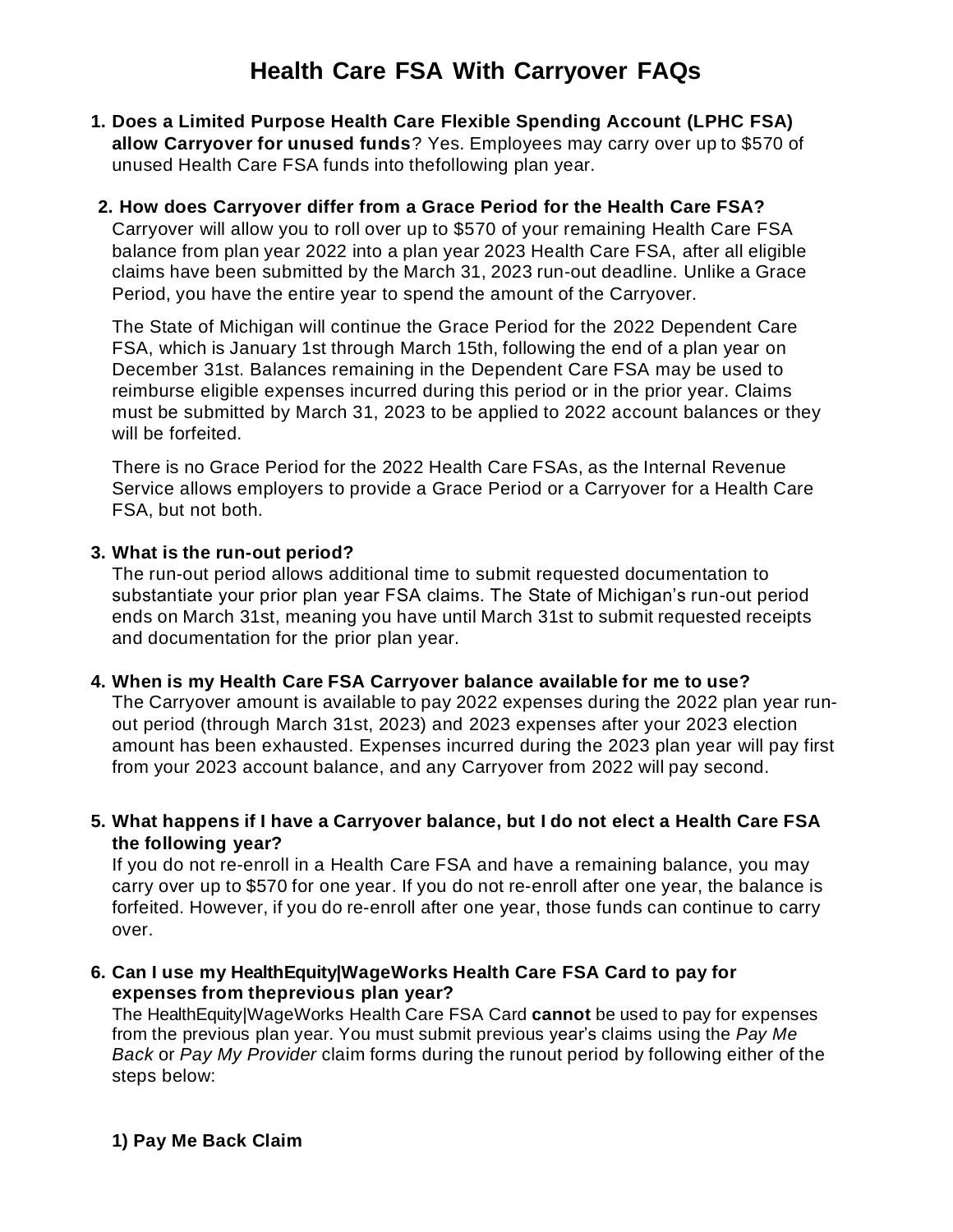# **Health Care FSA With Carryover FAQs**

Submit a Health Care FSA Pay Me Back Claim online by logging into your account at [www.HealthEquity.com/WageWorks](http://www.healthequity.com/WageWorks) and selecting Submit Receipt or Claim. You also have theoption to mail or fax a [claim](https://www.wageworks.com/media/838802/3790-hcfsa-pmb-frm-202103.pdf) form to HealthEquity|WageWorks.

### **2) Pay My Provider**

Use this payment option to submit a claim to make a payment directly to your provider; log in to your HealthEquity|WageWorks account and click Submit Claim or Receipt > Pay My Provider(for Health Care) and then follow the instructions. You can request a onetime paymentor recurring monthly payment for eligible services (e.g., chiropractic, orthodontia, etc.).

## **7. Do Health Care FSA Carryover funds affect my new plan year election?**

No. If you are eligible for the Health Care FSA Carryover (if you have a remaining balance and did not forfeit the Carryover), you will have the available Carryover balance transferred into the current plan year as an adjustment - without impacting your current plan year election.

**8. Does the Health Care FSA Carryover amount count against the maximum contribution limit applicable to each plan year?**

No. You can still choose to contribute up to the yearly maximum even if you carry over a balance from the previous plan year. Carryover funds are in addition to the maximum federal cap on salary reduction elections.

**9. Is there a maximum amount allowed for Health Care FSA Carryover?** The State of Michigan has chosen the Carryover maximum. This allows a Carryover of any amount up to \$570 per participating employee per plan year.

### **10. How long can Health Care FSA funds be carried over? Are multiple year Carryovers permissible?**

Funds may be carried over indefinitely if you remain enrolled in the Health Care FSA plan. If you do not re-enroll for the next plan year, you are able to carry over up to \$570 for one year, but if you do not re-enroll for two consecutive years, you will forfeit any remaining Carryover funds.

### **11. If I have a Health Care FSA balance that carried over to the next plan year and I depart mid-year, can I take the funds with me?**

If you elect COBRA continuation of coverage for your Health Care FSA, you may use any remaining funds in the FSA during the current plan year. You may use up to \$570 of Carryover funds to pay qualified expenses incurred during the next plan year, limited to the applicable COBRA continuation period. If you do not elect COBRA continuation of coverage, Health Care FSA Carryover funds are non-transferable, and you cannot carry over any Health Care FSA funds to pay qualified expenses incurred in the next plan year. Funds will be forfeited if not submitted by the "Claim It By" Date for expenses incurred prior to the plan year end date. You must be an active participant or COBRA beneficiary on the last day of the plan year in order to have funds carried over to the next plan year.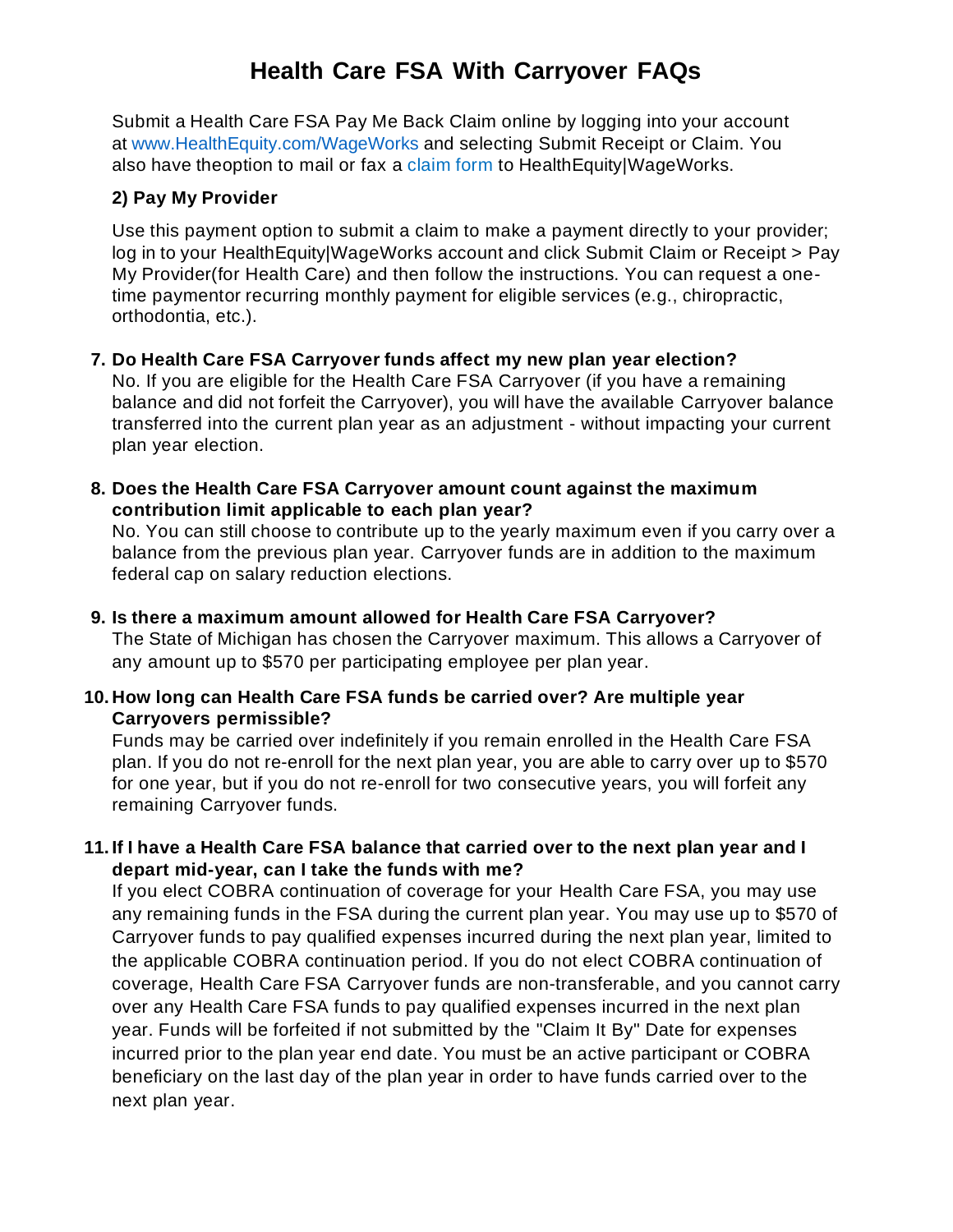### **12. If I am rehired or recalled and my Health Care FSA is reinstated, does it affect my Carryover balance?**

No. Employees rehired or recalled within 30 days of their departure and within the same plan year who had a Health Care FSA must maintain their original Health Care FSA Annual Goal elected unless there is a qualifying life event.

There will be no lapse in coverage; contributions will be re-calculated, and your Health Care FSA Carryover balance will not be affected.

**13. To be eligible for Health Care FSA Carryover funds, do I have to actively re-enroll for a Health Care FSA in the new plan year?**

No. If you do not actively enroll in a Health Care FSA for the next plan year, but you still have funds available to carry over (up to \$570), you will be automatically enrolled in a Health Care FSA for the new plan year but your election amount will be set to \$0 prior to the carry over occurring.

**You are only able to carry over funds for one year if you do not re-enroll in a Health Care FSA.**

**14. Is there a timeframe every year for my Health Care FSA Carryover funds to be used?**

No. The Carryover funds can be used at any time for expenses incurred in the new plan year (in addition to your new plan year elections). If any funds remain at the end of the current plan year, up to \$570 is carried over into the subsequent year.

## **15. How will HealthEquity|WageWorks provide confirmation to me that I have a Health Care FSACarryover balance?**

HealthEquity|WageWorks displays a pop-up window when you log in to your online HealthEquity|WageWorks account that explains the Carryover feature, timing, and any options that may be available to you. This pop-up will show each time you log in before the plan year enddate. Once enrolled in a new plan year that supports your Health Care FSA Carryover funds, you will receive all the standard communications regarding the new plan year account that you received during the previous plan year as an active, contributing participant.

#### **16. If I'm enrolled in an HDHP with HSA and LPHC FSA for plan year 2022 and have LPHC FSA funds carry over to plan year 2023, will those funds stay in a LPHC FSA regardless of whether I remain enrolled in the HDHP with HSA for plan year 2023?**

Those funds, up to the Carryover maximum of \$570, would be carried over to a LPHC FSA for plan year 2023. If you do not enroll in an HDHP with HSA for plan year 2023,